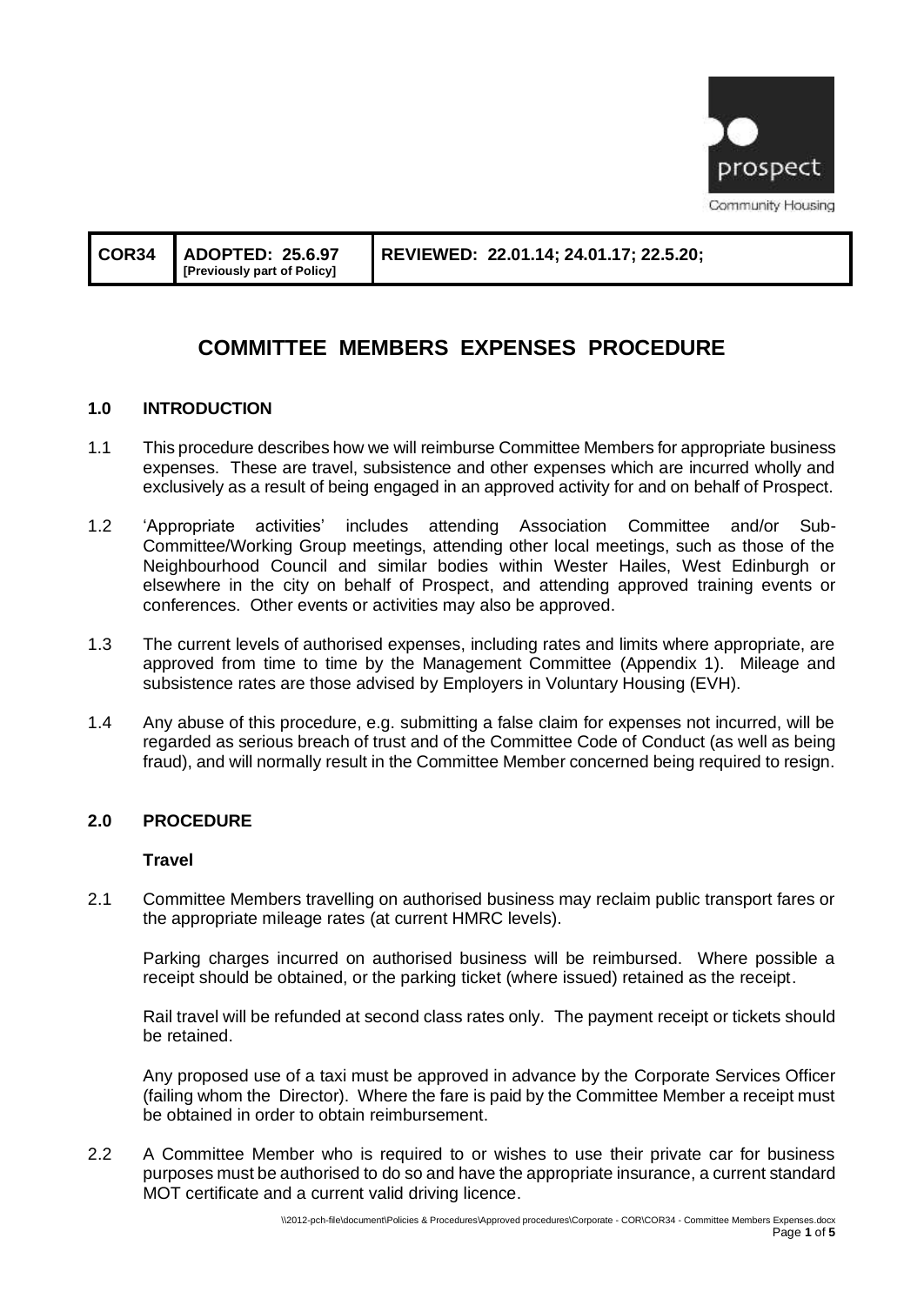The Corporate Services Officer will ensure that an annual reminder of this requirement is issued in advance of the Committee Residential training weekend.

- 2.3 Prospect will not be responsible for any damage to a car belonging to a Committee Member while the car is being used for business purposes. In the event of an incident Prospect will not be responsible for the payment of any excess charges or recovery fees.
- 2.4 For longer journeys (defined as travel outwith Edinburgh) and for appropriate shorter journeys, Committee Members will be expected to use public transport wherever reasonable and practicable, taking into account time and cost factors.

Where public transport is available and appropriate, but the individual chooses to use their private car, reimbursement of travel costs will be restricted to the lower appropriate public transport fare.

The Director will authorise the use of a car for longer journeys.

## **Subsistence**

- 2.5 Where Committee Members attend an approved event such as training, where the event includes the time they would normally be taking a meal and where meal expenses have not been covered by other arrangements, they may claim reimbursement of meal costs.
- 2.6 The amount to be reimbursed will be the actual cost of the meal (including VAT but excluding alcoholic beverages) up to a maximum of £10 per meal. To qualify for reimbursement receipts for each meal must be produced.
- 2.7 Where absence on an approved activity involves at least one overnight stay away from home the costs will normally be paid for separately by Prospect, e.g. as part of the costs of attending a conference.

Where the costs have to be paid directly by the Committee Member, this will be agreed in advance with the Director, and the costs will only be reimbursed on production of appropriate receipts. Committee Members will be expected to choose a reasonable, but not excessive, standard of accommodation.

## **Hospitality**

2.8 The Chairperson will authorise in advance any hospitality to be provided by Committee Members. Such authorisation may be subject to an upper expense limit.

Where a Committee Member is authorised to provide hospitality, e.g. a meal, and where the individual initially has to meet the costs, reimbursement will be made subject to the provision of appropriate receipts.

#### **Loss of earnings**

2.9 Reimbursement of loss of earnings by a Committee Member for attending an approved activity or event is an approved payment covered by the Benefits, Payments and Corporate Accountability policy. It is expected that the need to make such a claim will arise rarely, if at all, as every effort will be made to hold meetings etc. at times to avoid the loss of earnings or annual leave.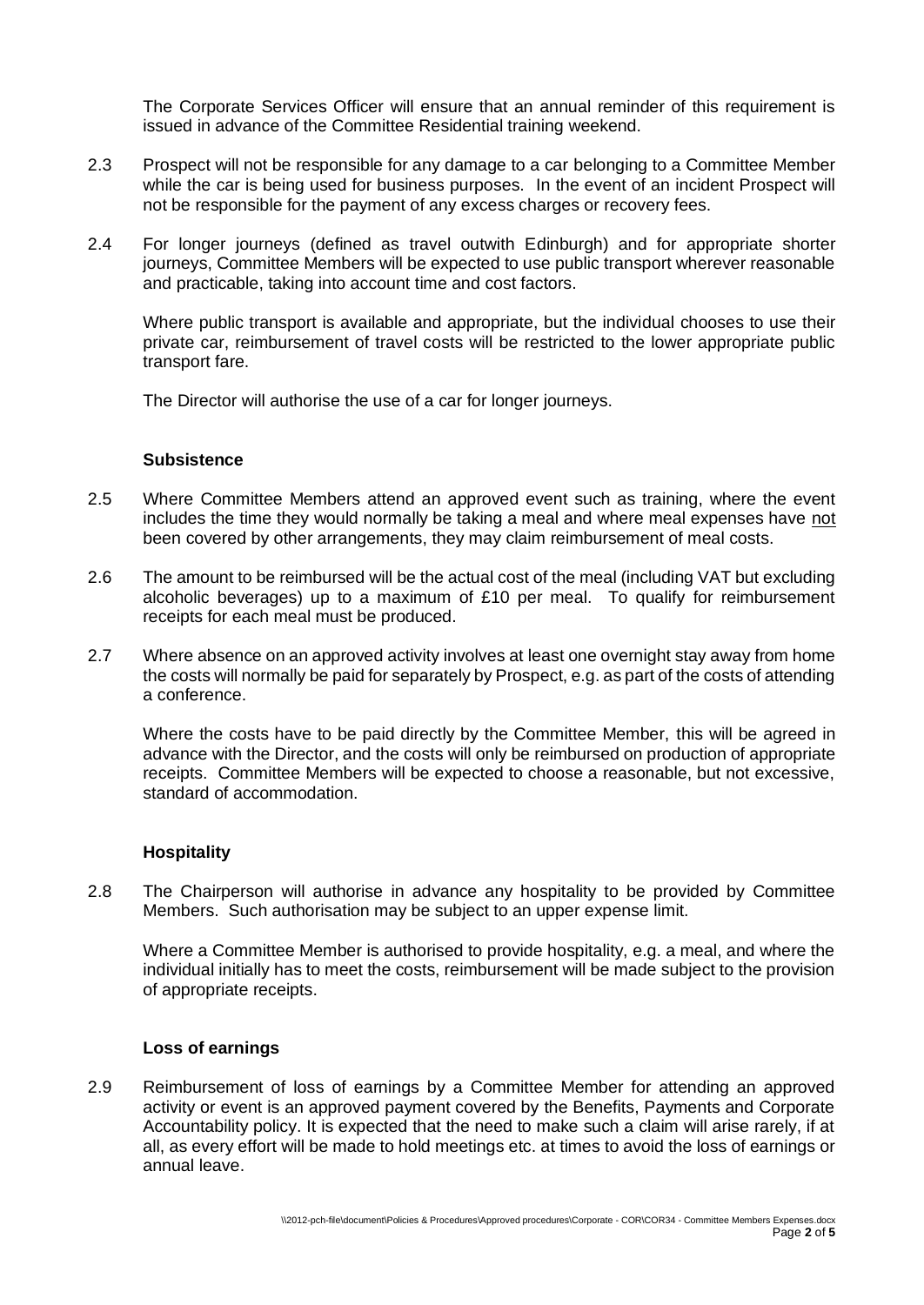- 2.10 To qualify for reimbursement:
	- attendance by the Committee Member concerned must be authorised by the Committee and must be important for the meeting to proceed, e.g. as Chairperson, or to ensure a quorum, **and**
	- the Committee Member must provide a letter from their employer confirming that earnings have been lost or annual leave entitlement has been used, and the amount or value involved.
- 2.11 The amount to be reimbursed will not exceed the current upper limit of expenses payable for jury service, for the length of time involved.

#### **Expenses claims**

- 2.12 All expenses will be claimed using the current Expenses Claim Form (copy shown at Appendix 2, contact the Corporate Services Officer to obtain an electronic copy). The Committee Member will ensure that all necessary details are entered and that receipts for all expenditure, except for private car mileage, are attached.
- 2.13 Claims will be passed to the Corporate Services Officer (failing whom theDirector) for authorisation. If there is any query concerning a claim the Director will consult with the Chairperson.
- 2.14 In certain circumstances it may be appropriate and/or necessary for a cash advance to be provided before attending an event. This will be requested and authorised using the Expenses Claim Form and wherever possible at least 48 hours prior notice should be given.

Following attendance the Committee Member will provide detailed receipts and return any unused part of the advance to the Finance Assistant.

- 2.15 Expense claims will normally be paid within 28 days at the latest, by BACS or cheque, except that where the amount is small (less than £10) or required urgently the Director may authorise reimbursement from petty cash.
- 2.16 If a Committee Member is dissatisfied regarding the amount of expenses reimbursed they should approach the Director in the first instance, and thereafter the Chairperson. The Chairperson's decision will be final.

# **3.0 IMPLEMENTATION & REVIEW**

- 3.1 The Director is responsible for ensuring that this procedure is implemented.
- 3.2 The Corporate Service Officer (failing whom the Director) is responsible for checking and authorising Committee Members' expense claims, and for following up any queries regarding individual claims. The Finance Manager is responsible for checking each claim at the time of processing them for payment
- 3.3 The Director will ensure that this procedure is reviewed at least every 3 years.

 **This version approved in: May 2020**

**Next review due by: May 2023**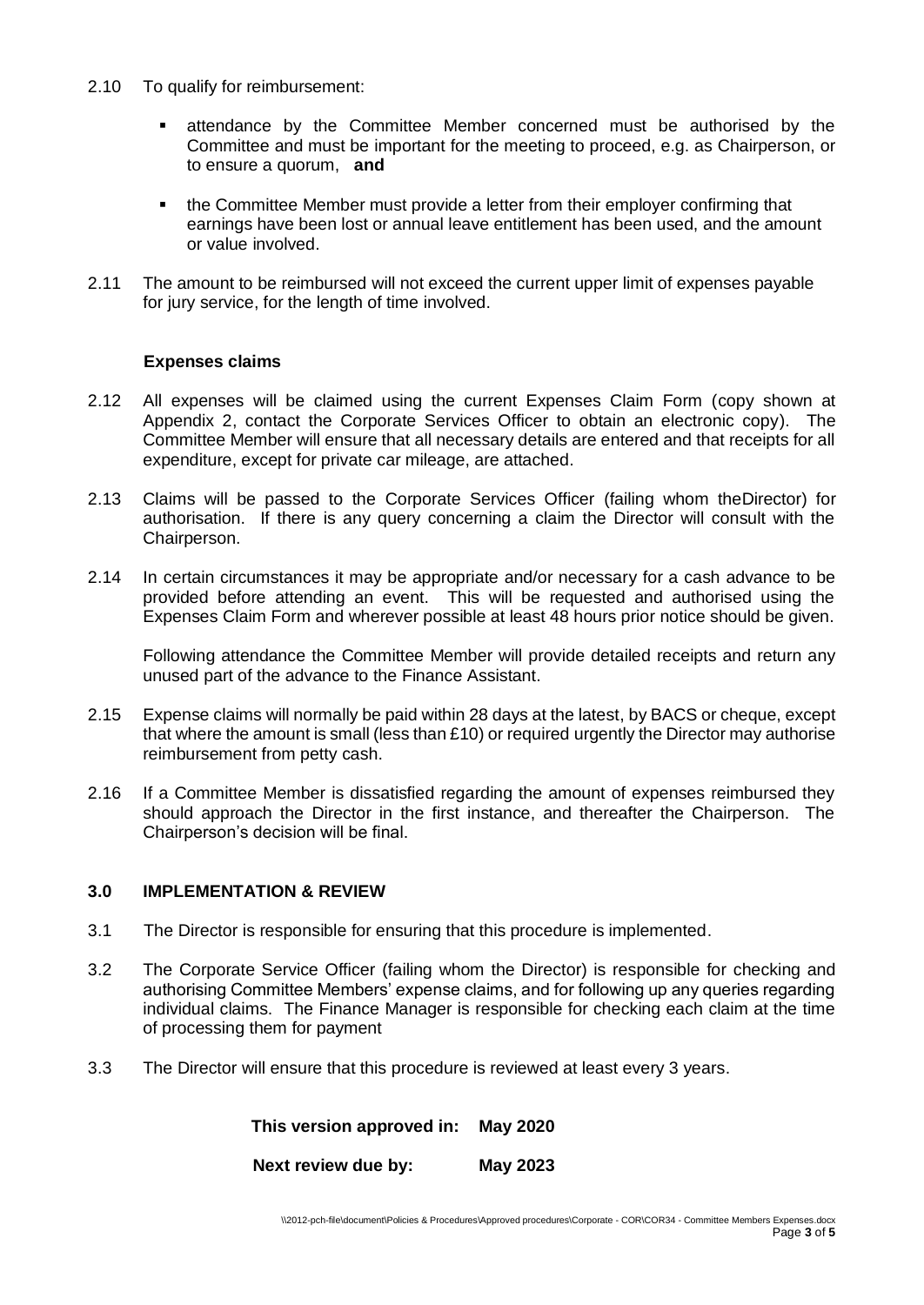## **APPENDIX 1**

# **SCHEDULE OF AUTHORISED EXPENSES**

#### **1. TRAVEL**

| Rail        | Second-class fare. Where appropriate, use should be made of 'Saver'<br>fares. The payment receipt, confirmation of online booking or the<br>ticket(s) will form the receipt. |  |  |  |
|-------------|------------------------------------------------------------------------------------------------------------------------------------------------------------------------------|--|--|--|
| Taxi        | Actual cost of journey. Where payment is made direct a receipt must<br>be obtained from the driver. Use of taxi must be approved in advance.                                 |  |  |  |
| Private Car | Up to 10,000 business miles per annum $-$ 45p per mile<br>Over 10,000 business miles per annum – 25p per mile                                                                |  |  |  |
|             | Authorised car users must have appropriate insurance cover for<br>casual business use and a current standard MOT certificate.                                                |  |  |  |
| Parking     | Actual costs. The parking ticket or a receipt should be produced,<br>where possible.                                                                                         |  |  |  |

# **2. MEALS**

Actual cost of meal up to a maximum of £10. A receipt must be obtained or reimbursement will not be approved.

## **3. OVERNIGHT ACCOMMODATION**

Actual cost of accommodation. A receipt must be obtained. Expenditure must be approved in advance.

## **4. HOSPITALITY**

Actual costs of hospitality, up to a previously approved limit. A receipt must be obtained.

## **5. LOSS OF EARNINGS**

Current upper limit of jury service expenses. Attendance at the meeting or event must be approved by Committee and a letter from the employer provided confirming loss of earnings and/or annual leave.